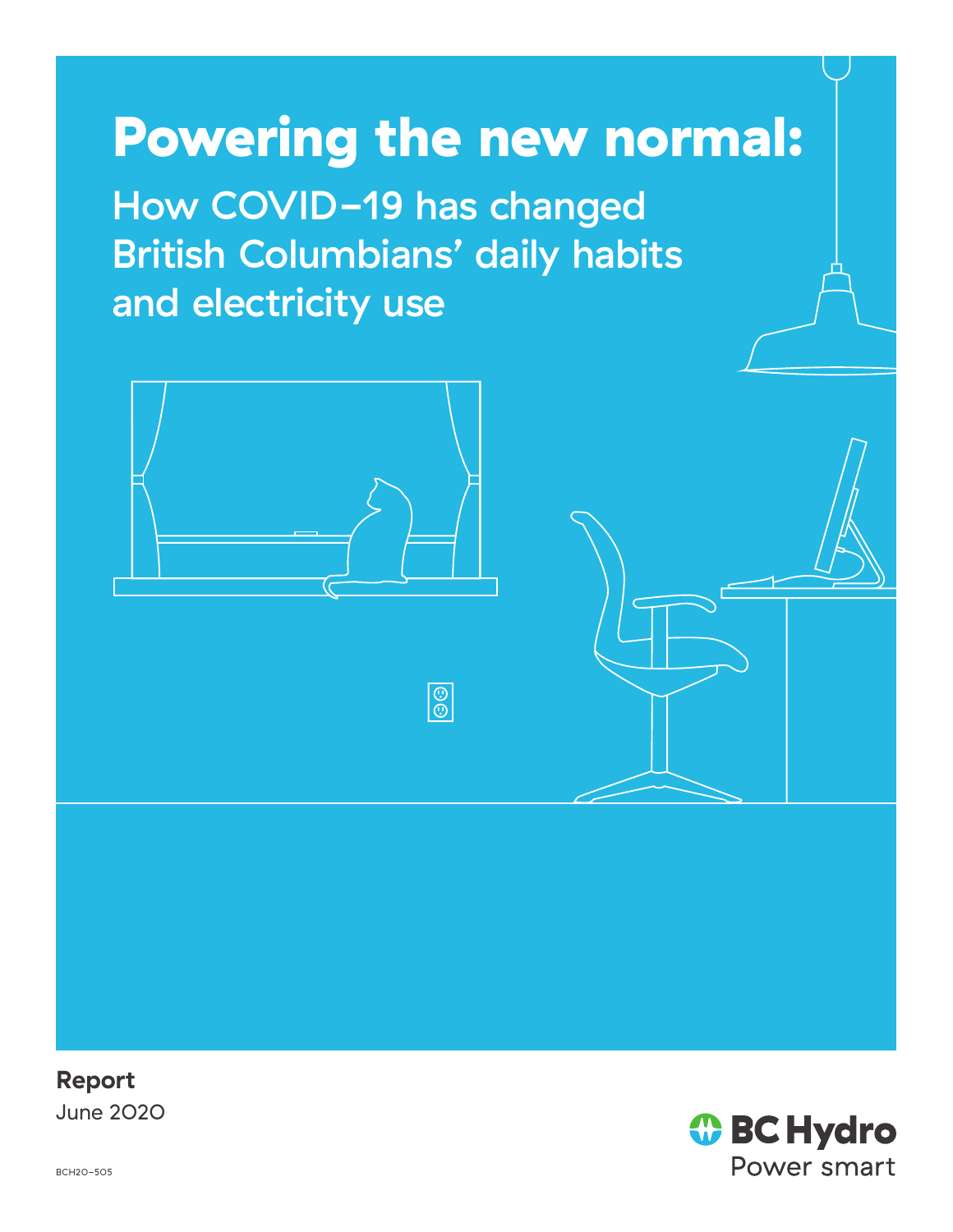# Powering the new normal: How COVID-19 has changed British Columbians' daily habits and electricity use

From staying up late and sleeping in, to cooking more and showering less, many British Columbians have made significant changes to their daily routines since COVID-19 stay-at-home measures were implemented in mid-March, and while residential electricity use has remained average overall, new BC Hydro data reveals how residential electricity use patterns have shifted in the province.

## **Highlights**

- Despite not seeing an overall increase in residential electricity use for this time of year, new BC Hydro data shows a significant shift in how British Columbians are using electricity – especially on weekdays – since the COVID-19 pandemic began.
- $\circ$  A recent survey<sup>1</sup> commissioned by BC Hydro found this shift in demand can be explained by the nearly 90% of British Columbians that have drastically shifted their daily routines.
- Data shows weekday electricity use is peaking later in the morning and earlier in the evening, and more closely resembling typical weekend patterns. For example:
	- Instead of a sharp rise at about 8 a.m., early morning power load rises at a slower rate, flattening out around 9 a.m., before moderately rising again until after lunch.
	- The evening peak now arrives earlier between 6 and 9 p.m. instead of between 7 and 10 p.m.
- With no commute to the office, many British Columbians are going to bed later and sleeping longer, especially on weekdays.
	- Nearly 40% wake up later on weekdays and of those, over 60% are waking up more than an hour later than they normally would.
	- 30% are going to bed later than they did pre-pandemic and of those, nearly 80% are going to bed more than an hour later than they used to.
- And, leaving the house less has changed some grooming habits 24% of British Columbians are showering less often in the morning and for shorter periods of time than they used to.
- Being home more on weekdays has also changed the frequency and timing of cooking and chores for many British Columbians. For example:
	- Almost half of British Columbians are cooking more now than they were pre-pandemic, and almost a quarter said they are making dinner earlier these days, which helps explain the shift in the evening peak.
	- Baking is also up more than 40% indicated they are baking more.
	- 15% of are doing more laundry than they were pre-pandemic, and of those, 76% are doing more laundry during the day on weekdays.
- When it comes to entertainment, British Columbians are turning to traditional television or streaming services to get them through tough times:
	- Nearly 60% are watching more TV and almost a quarter said they are spending a lot more time watching TV than they did before.
	- 67% of those surveyed said they have finished at least one TV series since the pandemic began.

1 Online survey conducted by Majid Khoury of 500 British Columbians between May 15 and May 17, 2020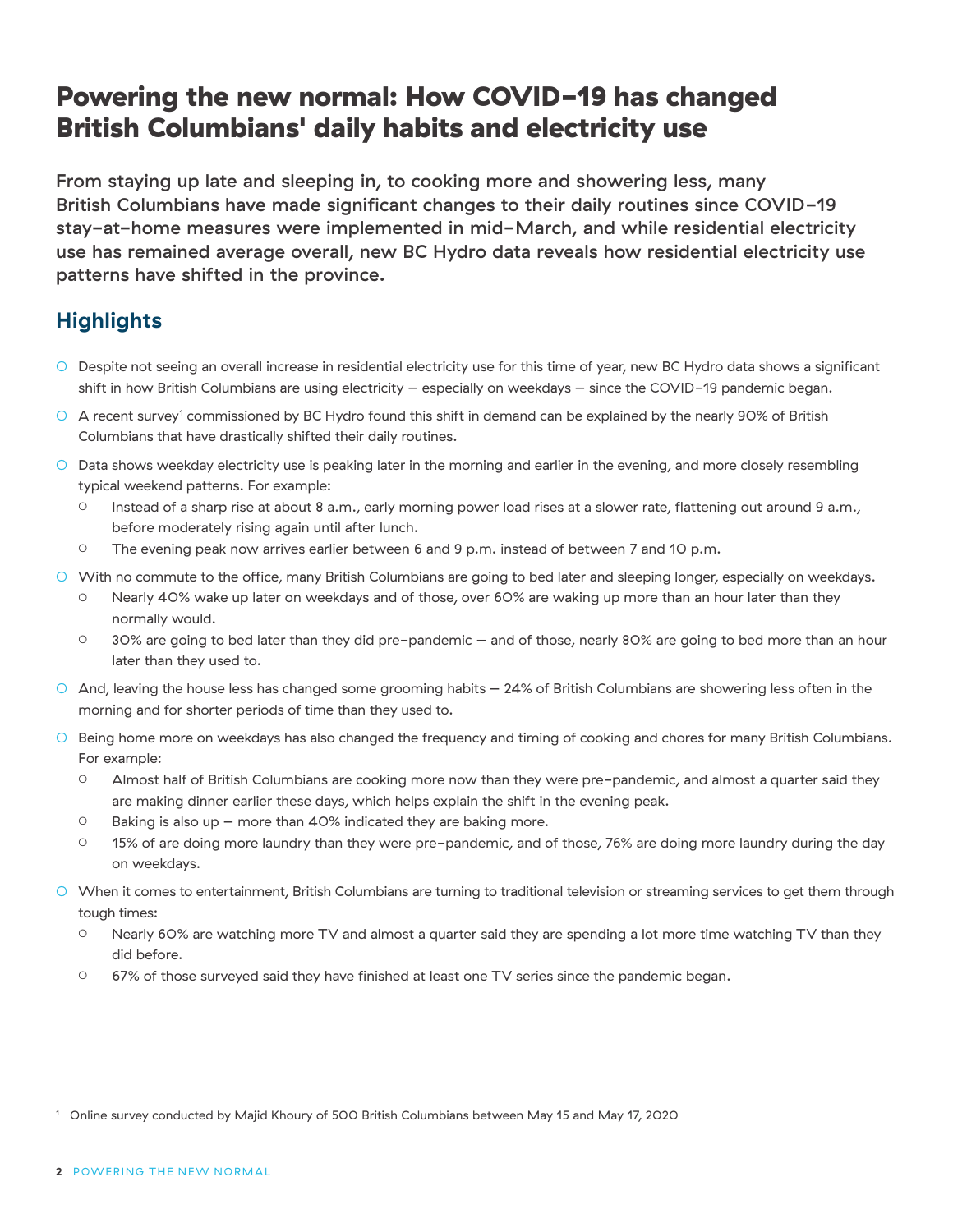### **Solutions**

There are a number of ways British Columbians can save on energy while social distancing and working from home:

- O Using a laptop over a desktop laptops use 80% less energy.
- Use energy-saving features on office equipment energy-saving modes on devices and equipment typically use around 70% less energy.
- O Use task lighting rather than turning on additional overhead lights.
- Open window shades and blinds, as a single south-facing window can illuminate up to 100 times its area.
- Cook with smaller appliances such as microwaves and slow cookers that use up to 75% less energy than a conventional oven.
- When streaming movies or TV shows, consider using a device other than a game console as these use 40% more electricity compared to other steaming devices, such as a smart TV.
- Track electricity use with MyHydro to see how at-home activities impact a household's electricity use.

#### **The new normal**

Over the past few months stay-at-home measures designed to slow the spread of COVID-19 have resulted in many British Columbians spending more time at home and adjusting to new daily routines.

Despite seeing an initial increase in residential electricity use in mid-March when stay-at-home measures were put in place, residential electricity use was lower in May than it was in March. Warmer weather is a contributing factor; however, in May, it was tracking only slightly higher – at 2% – than our pre-COVID-19 load forecast. As a result, most customers should not see an increase in their BC Hydro bill.

So while overall residential electricity use is at near predicted levels for this time of year, new BC Hydro data shows how these new routines have led to a significant shift in how British Columbians are using electricity since the COVID-19 pandemic began. Electricity use patterns have changed - with later morning electricity use peaks and earlier evening peaks, weekday electricity use now more closely resembles traditional weekend patterns of later morning usage peaks and less variation throughout the day.

A recent survey $^{\rm 2}$  commissioned by BC Hydro found this shift in demand can be explained by British Columbians' drastically different weekday routines – almost 90% indicated their routine has changed since the COVID-19 pandemic began. From sleeping in and staying up later, to grooming less and streaming more TV, this report examines how COVID-19 is shifting lifestyles and residential energy use in B.C.

## **Shifting electricity patterns**

Prior to the COVID-19 pandemic, weekday electricity use in B.C. followed a predictable pattern that mirrored the 9 a.m. to 5 p.m. workday schedule of many British Columbians. For instance, on a typical pre-pandemic weekday, there was a steady climb in electricity use starting at 6 a.m. as British Columbians woke up for work, switched on lights, showered, and turned on coffee makers and other appliances for breakfast. Electricity use peaked around 8 a.m. and tapered off after that as British Columbians began their commute to work, school or daily errands.

Since the pandemic began, BC Hydro data indicates early morning electricity load increases at a slower rate and plateaus around 9 a.m. Instead of tapering off, load rises moderately until after lunch - likely the result of more British Columbians working from home – and peaks around 1 p.m. After 1 p.m., electricity use dips, perhaps due to British Columbians going out for some fresh air or going grocery shopping - a pattern typical of residential load on weekends, especially Sundays.

 $^{\rm 2} \;$  Online survey conducted by Majid Khoury of 500 British Columbians between May 15 – May 17, 2020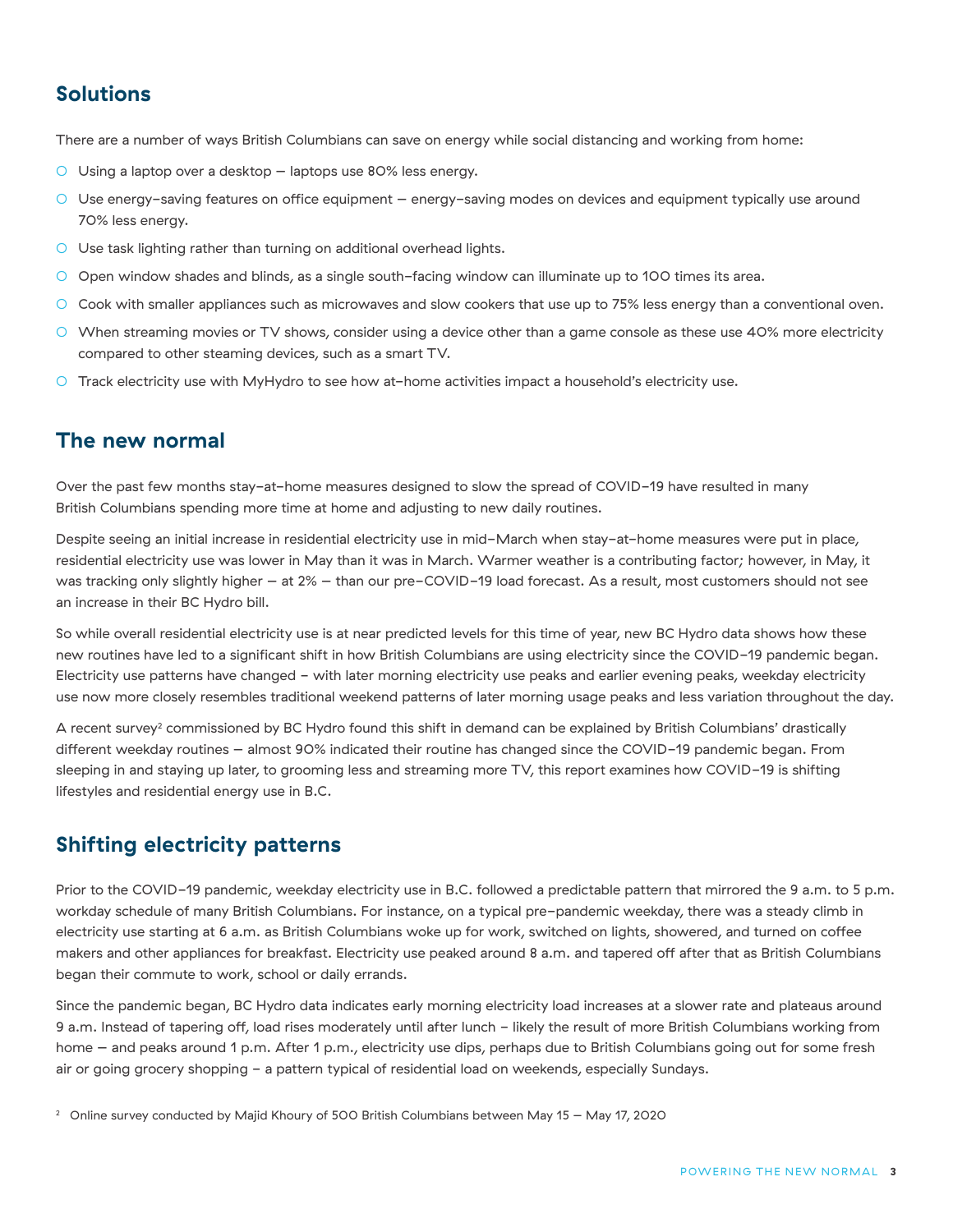Prior to the pandemic, the evening peak was typically between 7 and 10 p.m., as British Columbians arrived home from work, began cooking dinner and completed chores like washing laundry and dishes. The evening power use peak has since shifted to be earlier, around 6 and 9 p.m., likely the result of many British Columbians not having to commute home from work, or attending activities or social events in the evening.

#### **POWER DEMAND SHIFTING**



#### **All work and no Starbucks**

One explanation for this shift is for many British Columbians, the office is now just a few steps away from their kitchen – a recent survey conducted on behalf of BC Hydro found that since the COVID-19 pandemic began, 65% of employed British Columbians are working from home at least one day a week and 37% are working from home five days a week. In addition, many are playing double duty as caregivers during the workday with 21% of British Columbians caring for at least one school-aged child that is doing virtual classes during the day.

This new work from home routine has changed many habits, including when British Columbians are eating breakfast as well as the frequency of coffee shop visits. The survey found around one-third of British Columbians are making coffee at home more often than they did pre-pandemic and nearly 45% are eating breakfast at a later time, contributing to the electricity use shift.

#### **Sleeping more and grooming less**

The survey also found many British Columbians have altered their sleep routines – going to bed later, sleeping in longer – as a result of no longer having to commute to the office or school. Nearly 40% are waking up later on weekdays, and of those, over 60% are waking up more than an hour later than they normally would. The opportunity to sleep in is also encouraging some night owl behaviour – 30% are going to bed later than they did pre-pandemic. Of those, nearly 80% are going to bed more than an hour later than they used to.

When it comes to grooming habits, it seems leaving the house less has taken away some motivation – close to one-quarter of British Columbians are showering less often in the morning and for shorter periods of time than they used to.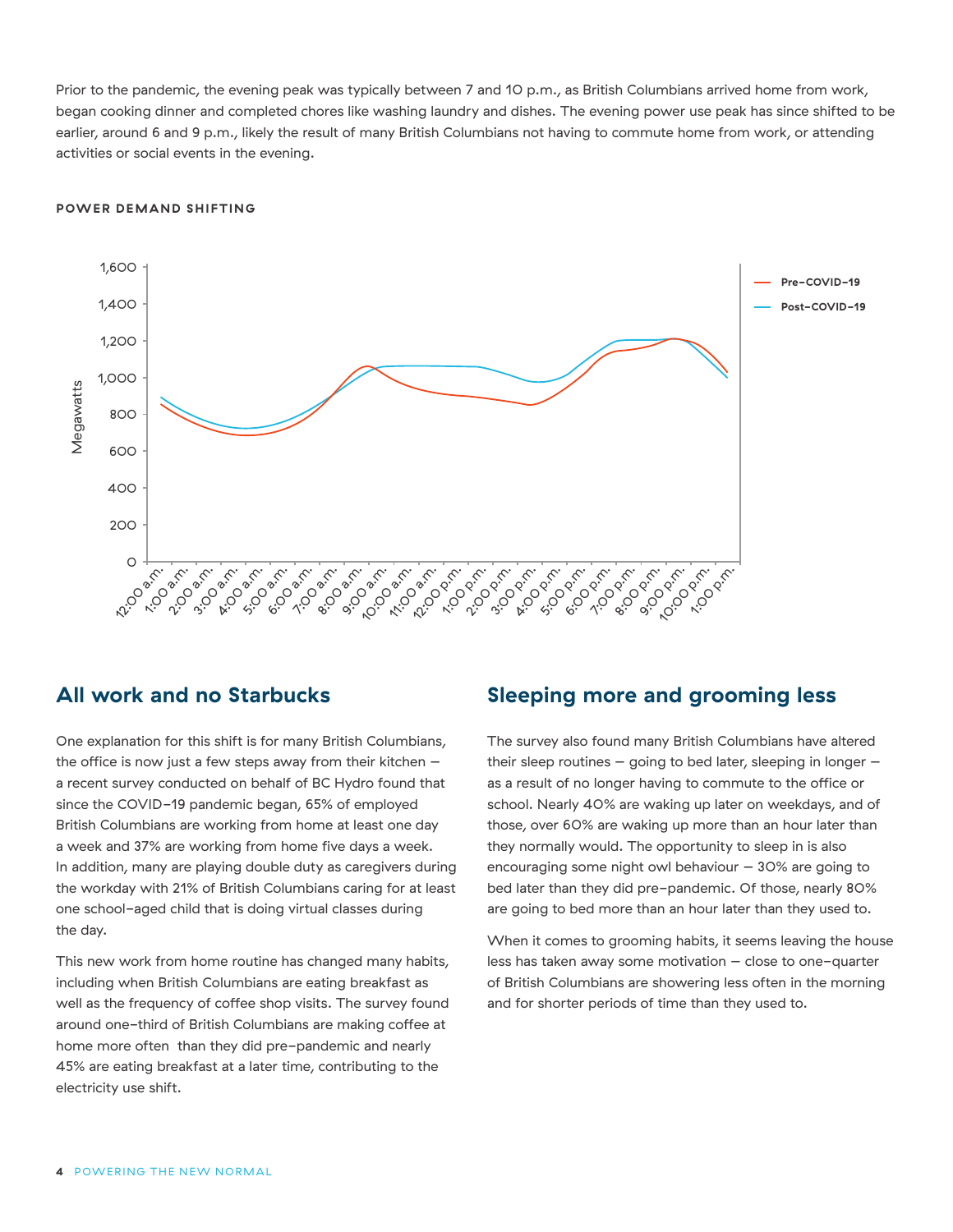## **Cooking and baking are on the rise**

With British Columbians home more on weekdays, many are unleashing their inner Martha Stewarts in the kitchen and changing up the timing and frequency of household chores. For instance, almost half of those surveyed said they are cooking more now than they were pre-pandemic, and almost a quarter are making dinner earlier these days. In addition, around 40% are baking more than they did pre-pandemic as many try their hand at Instagram-worthy banana bread.

In fact, there has been such a surge in the popularity of baking at home that Google Trends shows searches for the word "flour" at an all-time high in early April.3 Related searches such as "sourdough" and "bread flour" were also at record-breaking search levels, and anecdotal evidence such as Instagram pictures of empty grocery store baking aisle shelves suggest that baking supplies are the most sought after pandemic goods, second only to toilet paper.

As for ordering takeout from restaurants, almost 40% of British Columbians are ordering out less often than they did pre-pandemic, while almost a quarter are ordering out even more.

Being home a lot also means more weekday chores for some – 15% of those surveyed said they are doing more laundry than they were pre-pandemic. Of those, 76% are doing more laundry during the day on weekdays – likely one of the reasons the evening electricity load peak is not as significant.

## **Evenings in**

With limited opportunities to go out for dinner with friends or go to the movies, traditional television or streaming services are the entertainment of choice to get through these tough times. The survey found nearly 60% of British Columbians are watching more television than they were pre-pandemic, and almost a quarter are spending a lot more time watching streaming services than they did before.

Of those watching more TV, 15% are watching more during the days, 51% during the evenings and 26% are doing so all day. There is also evidence of binge-watching with 67% of those surveyed finishing at least one series since the pandemic began.



In addition to watching more TV, 21% of British Columbians have purchased at least one new electronic device to help pass the time since social distancing measures began, including an ambitious 2% who have purchased exercise equipment such as a Peleton or treadmill to get moving.

#### **TIME WATCHING TV SINCE PANDEMIC**



3 **[Google Trends](https://trends.google.com/trends/explore?q=flour)**